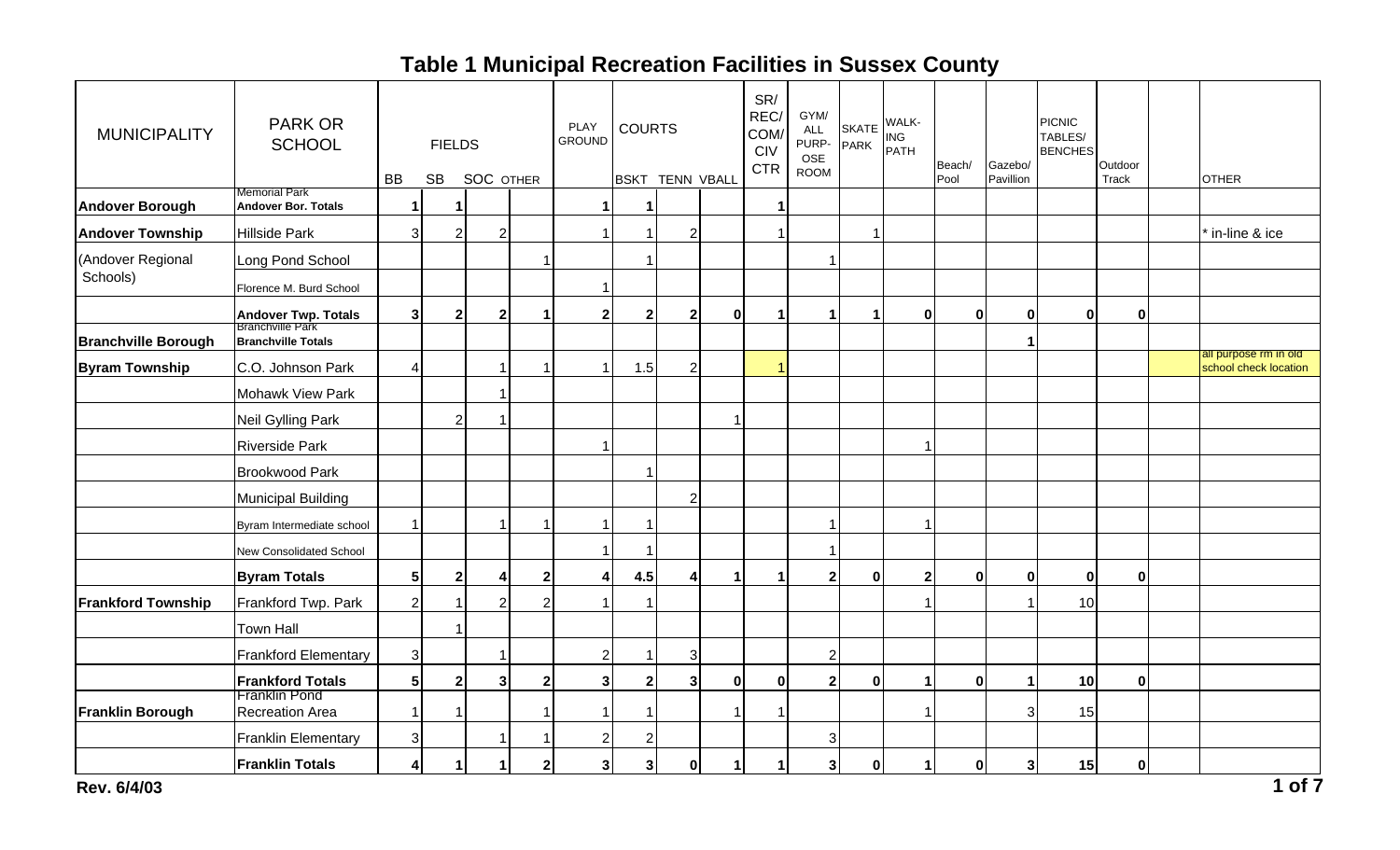| <b>MUNICIPALITY</b>       | <b>PARK OR</b><br><b>SCHOOL</b>               |                | <b>FIELDS</b>           |                  |                      | PLAY<br><b>GROUND</b> | <b>COURTS</b>           |                   |              | SR/<br>REC/<br>COM/<br>CIV<br><b>CTR</b> | GYM/<br>ALL<br>PURP- PARK<br>OSE<br><b>ROOM</b> |                      | SKATE WALK-<br>PARK PATH | Beach/       | Gazebo/              | <b>PICNIC</b><br>TABLES/<br><b>BENCHES</b> | Outdoor      |          |              |
|---------------------------|-----------------------------------------------|----------------|-------------------------|------------------|----------------------|-----------------------|-------------------------|-------------------|--------------|------------------------------------------|-------------------------------------------------|----------------------|--------------------------|--------------|----------------------|--------------------------------------------|--------------|----------|--------------|
|                           |                                               | BB             | <b>SB</b>               | <b>SOC OTHER</b> |                      |                       | <b>BSKT</b>             | <b>TENN VBALL</b> |              |                                          |                                                 |                      |                          | Pool         | Pavillion            |                                            | Track        |          | <b>OTHER</b> |
| <b>Fredon Township</b>    | Loadstar Park                                 | 1              |                         |                  |                      |                       |                         |                   |              |                                          |                                                 |                      |                          |              |                      |                                            |              |          |              |
|                           | Fredon Twp. School                            | $\mathbf{1}$   |                         |                  |                      |                       |                         |                   |              |                                          | $\mathbf{1}$                                    |                      |                          |              |                      |                                            |              |          |              |
|                           | <b>Fredon Totals</b>                          | $2\vert$       | $\mathbf{1}$            | $\mathbf{0}$     | $\blacktriangleleft$ | $\mathbf{2}$          | $\mathbf 1$             | $\mathbf 0$       |              | 0                                        | 1                                               | 0                    |                          | $\mathbf{0}$ | 0                    | $\mathbf{0}$                               | 0            |          |              |
| <b>Green Township</b>     | Evergreen Park                                |                | $\overline{2}$          | 3                |                      |                       | 1                       |                   |              |                                          |                                                 |                      |                          |              |                      | 2                                          |              |          |              |
|                           | Wesley Field (leased)                         | $\mathbf{1}$   |                         |                  |                      |                       |                         |                   |              |                                          |                                                 |                      |                          |              |                      |                                            |              |          |              |
|                           | Papa Park                                     |                |                         |                  |                      |                       |                         |                   |              |                                          |                                                 |                      |                          |              |                      |                                            |              |          |              |
|                           | <b>Firemens Field</b>                         |                |                         |                  |                      |                       |                         |                   |              |                                          |                                                 |                      |                          |              |                      |                                            |              |          |              |
|                           | Green Twp. School                             | $\overline{1}$ |                         |                  |                      |                       | 1                       |                   |              |                                          | 1                                               |                      |                          |              |                      |                                            |              |          |              |
|                           | <b>Green Totals</b>                           | $2\vert$       | $\overline{\mathbf{2}}$ | 5                | -1                   | 3                     | $\overline{\mathbf{2}}$ |                   | $\mathbf{0}$ | 0                                        | $\mathbf{1}$                                    | $\blacktriangleleft$ |                          | $\mathbf{0}$ | $\mathbf{0}$         | $\mathbf{2}$                               | $\mathbf{0}$ |          |              |
| <b>Borough of Hamburg</b> | Hamburg Park                                  |                |                         |                  |                      |                       |                         |                   |              |                                          |                                                 |                      |                          |              |                      | 5                                          |              |          |              |
|                           | Fire Dept.                                    |                |                         |                  |                      |                       |                         |                   |              |                                          |                                                 |                      |                          |              |                      |                                            |              |          |              |
|                           | Hamburg Public School                         | $\mathbf{2}$   |                         | -1               |                      |                       | $\sqrt{2}$              |                   |              |                                          | $\mathbf 1$                                     |                      |                          |              |                      |                                            |              |          |              |
|                           | <b>Hamburg Totals</b>                         | $2 \mid$       | $\mathbf 0$             | -1               | -1                   |                       | $\mathbf{2}$            | $\mathbf 0$       | $\bf{0}$     | 0                                        | $\blacktriangleleft$                            | $\mathbf 0$          | $\mathbf{0}$             | $\mathbf{0}$ | $\blacktriangleleft$ | 5 <sub>1</sub>                             | 0            |          |              |
| <b>Hampton Township</b>   | <b>Hampton Park</b>                           | $\overline{3}$ | 2                       |                  |                      |                       | 1                       |                   |              |                                          |                                                 |                      |                          |              |                      |                                            |              |          |              |
|                           | McKeown School                                | $\mathbf{1}$   |                         |                  |                      |                       | 1                       |                   |              |                                          | 1                                               |                      |                          |              |                      |                                            |              |          |              |
|                           | Kittatinny Reg. H.S.                          | $\vert$        |                         | $\overline{2}$   | $\mathbf{3}$         |                       |                         | $\overline{4}$    |              |                                          | $\mathbf{2}$                                    |                      |                          |              |                      |                                            |              |          | Indoor pool  |
|                           | <b>Hampton Totals</b>                         | 8 <sup>1</sup> | $\overline{\mathbf{2}}$ | $\mathbf{3}$     | 5 <sub>l</sub>       |                       | $\mathbf{2}$            | 4                 | 0            |                                          | 3 <sup>1</sup>                                  | 0                    | $\bf{0}$                 | 0            | $\mathbf{0}$         | $\mathbf{0}$                               | 1            |          |              |
| <b>Hardyston Township</b> | Hardyston Twp. Sports &<br>Recreation Complex | $\mathbf{2}$   | $\overline{2}$          | Δ                | $\overline{2}$       |                       | $\overline{c}$          |                   |              |                                          | 1                                               |                      |                          |              |                      | 12                                         |              |          |              |
|                           | Hardyston Elementary                          |                |                         |                  |                      |                       |                         |                   |              |                                          | 1                                               |                      |                          |              |                      |                                            |              |          |              |
|                           | Hardyston Middle School                       | $\mathbf{2}$   |                         | 4                |                      |                       |                         |                   |              |                                          | 1                                               |                      |                          |              |                      |                                            | -1           |          |              |
|                           | Wallkill Valley Reg. HS                       | $\overline{4}$ |                         | $\overline{2}$   | $\mathbf{3}$         |                       | 1                       |                   |              |                                          | 1                                               |                      |                          |              |                      |                                            |              |          |              |
|                           | <b>Hardyston Totals</b>                       | 8              | $\mathbf{2}$            | 10 <sub>l</sub>  | 6                    | 3 <sup>1</sup>        | 3                       |                   | 0            |                                          | $\vert$                                         | $\bf{0}$             | $\overline{2}$           | $\mathbf{0}$ | $\mathbf{1}$         | 12                                         | $2 \mid$     | $\bf{0}$ |              |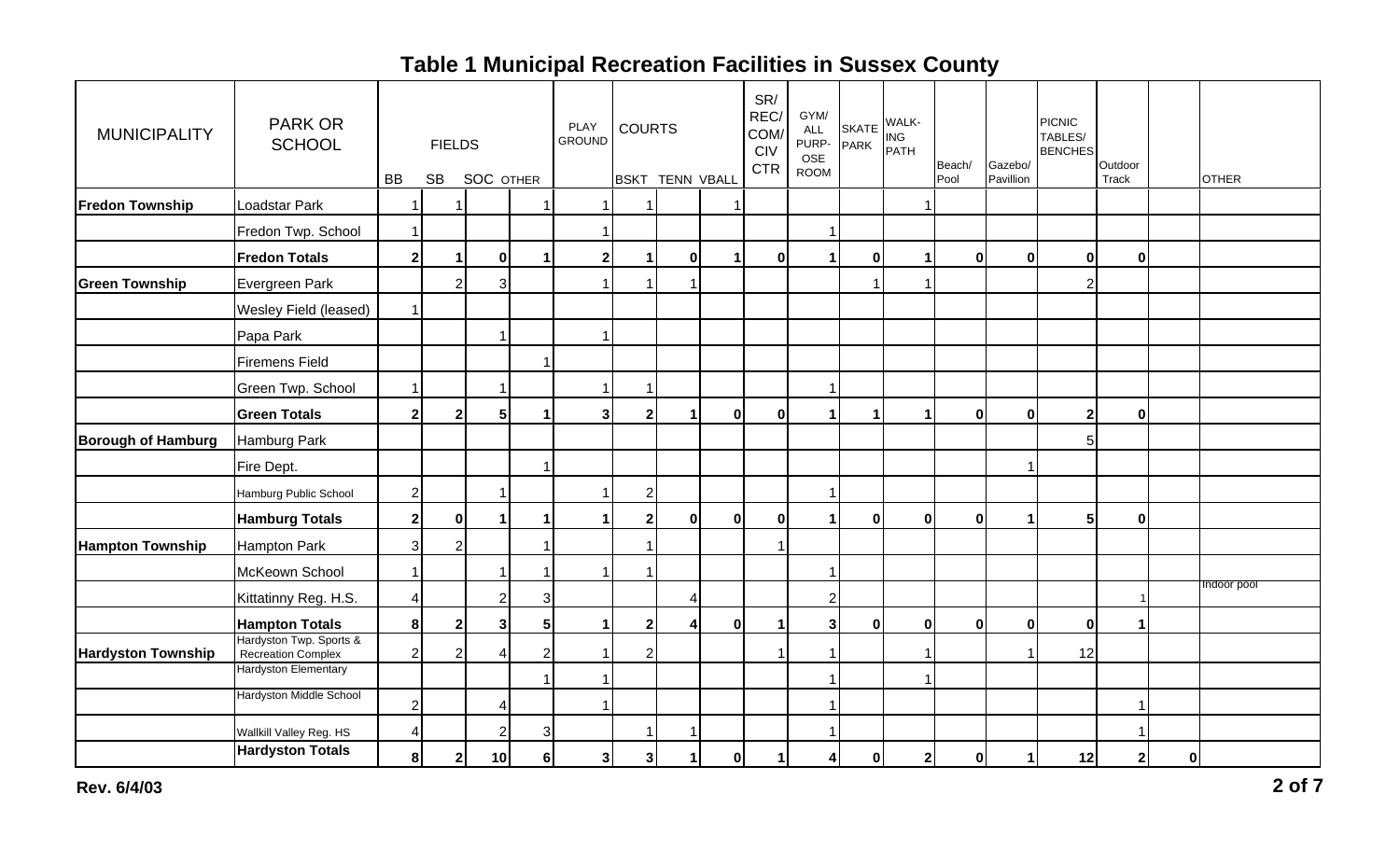| <b>MUNICIPALITY</b>       | <b>PARK OR</b><br><b>SCHOOL</b>                     | <b>BB</b>      | <b>FIELDS</b><br><b>SB</b> | <b>SOC OTHER</b> |                | PLAY<br><b>GROUND</b> | <b>COURTS</b>    | <b>BSKT TENN VBALL</b> |              | SR/<br>REC/<br>COM/<br><b>CIV</b><br><b>CTR</b> | GYM/<br><b>ALL</b><br>PURP-<br>OSE<br><b>ROOM</b> | <b>SKATE</b><br><b>PARK</b> | WALK-<br>ING<br>PATH | Beach/<br>Pool | Gazebo/<br>Pavillion | <b>PICNIC</b><br>TABLES/<br><b>BENCHES</b> | Outdoor<br>Track | <b>OTHER</b>                             |
|---------------------------|-----------------------------------------------------|----------------|----------------------------|------------------|----------------|-----------------------|------------------|------------------------|--------------|-------------------------------------------------|---------------------------------------------------|-----------------------------|----------------------|----------------|----------------------|--------------------------------------------|------------------|------------------------------------------|
| <b>Hopatcong Borough</b>  | Veterans Park                                       |                |                            | 2                |                |                       |                  |                        |              |                                                 |                                                   |                             |                      |                |                      |                                            |                  | Chk location of ctr.                     |
|                           | Jefferson Park                                      |                | $\overline{1}$             |                  |                |                       | 1                |                        |              |                                                 |                                                   |                             |                      |                |                      |                                            |                  | <b>Handball Court</b>                    |
|                           |                                                     |                |                            |                  |                |                       |                  |                        |              |                                                 |                                                   |                             |                      |                |                      |                                            |                  |                                          |
|                           | Naritcong Park                                      | $\overline{3}$ |                            |                  |                |                       |                  |                        |              |                                                 |                                                   |                             |                      |                |                      |                                            |                  |                                          |
|                           | <b>Modick Park</b>                                  |                |                            |                  |                |                       | $\boldsymbol{2}$ |                        |              |                                                 |                                                   |                             |                      |                |                      |                                            |                  |                                          |
|                           | Maxim Glen                                          |                |                            |                  |                |                       |                  |                        |              |                                                 |                                                   |                             |                      |                |                      | 3                                          |                  |                                          |
|                           | <b>Thompson Park</b>                                |                |                            |                  |                |                       |                  |                        |              |                                                 |                                                   |                             |                      |                |                      |                                            |                  |                                          |
|                           | Squire Field                                        |                |                            | -1               |                |                       |                  |                        |              |                                                 |                                                   |                             |                      |                |                      |                                            |                  |                                          |
|                           | Civic Park                                          |                |                            |                  |                |                       |                  | 4                      |              |                                                 |                                                   |                             |                      |                |                      |                                            |                  | 3 Bocce Courts                           |
|                           | Mountain Inlet                                      |                |                            |                  |                |                       |                  |                        |              |                                                 |                                                   |                             |                      |                |                      |                                            |                  |                                          |
|                           | Hudson Maxim School                                 |                |                            |                  |                |                       |                  |                        |              |                                                 |                                                   |                             |                      |                |                      |                                            |                  |                                          |
|                           | <b>Tulsa Trail School</b>                           |                |                            |                  |                |                       |                  |                        |              |                                                 |                                                   |                             |                      |                |                      |                                            |                  |                                          |
|                           | Durban Ave School                                   |                |                            |                  |                |                       |                  |                        |              |                                                 |                                                   |                             |                      |                |                      |                                            |                  |                                          |
|                           | Middle School                                       |                |                            |                  |                |                       |                  |                        |              |                                                 |                                                   |                             |                      |                |                      |                                            |                  |                                          |
|                           | Hopatcong High School                               | $\overline{1}$ |                            | 1                |                |                       | $\overline{2}$   |                        |              |                                                 | $\overline{2}$                                    |                             |                      |                |                      |                                            |                  | Schools also use<br>municipal fields     |
|                           | <b>Hopatcong Totals</b>                             | $\vert$        | $\overline{2}$             | 4                | $\mathbf{2}$   | 3 <sup>1</sup>        | $6\phantom{a}$   | $\boldsymbol{4}$       | $\mathbf{0}$ | 2 <sup>1</sup>                                  | 6                                                 | $\mathbf 0$                 |                      | 0              | $\mathbf{2}$         | 10                                         |                  |                                          |
| <b>Lafayette Township</b> | Lafayette Pond Park                                 | $\mathbf{1}$   |                            |                  |                |                       |                  |                        |              |                                                 |                                                   |                             |                      |                |                      |                                            |                  | Ten. Ct. converted<br>for skate boarding |
|                           | Lafayette Twp. School                               | $\mathbf{2}$   |                            | 3                | $\overline{2}$ |                       |                  |                        |              |                                                 | $\overline{c}$                                    |                             |                      |                |                      |                                            |                  |                                          |
|                           | <b>Lafayette Totals</b>                             | 3 <sup>1</sup> | $\mathbf 0$                | 3 <sup>1</sup>   | $\mathbf{3}$   | 2 <sub>l</sub>        | 1                | $\blacktriangleleft$   | $\mathbf{0}$ | $\mathbf{0}$                                    | $\overline{2}$                                    |                             | $\mathbf 0$          | -1             | $\Omega$             | $\bf{0}$                                   | $\mathbf{0}$     |                                          |
|                           |                                                     |                |                            |                  |                | $\blacktriangleleft$  |                  |                        |              |                                                 |                                                   |                             |                      |                |                      |                                            |                  |                                          |
| <b>Montague Township</b>  | Montague Elementary<br>National Park Service fields |                |                            |                  |                |                       |                  |                        |              |                                                 |                                                   |                             |                      |                |                      | 10                                         |                  |                                          |
|                           | (special use permit)                                | $\mathbf 1$    |                            | -1               |                |                       |                  |                        |              |                                                 |                                                   |                             |                      |                |                      |                                            |                  |                                          |
|                           | <b>Montague Totals</b>                              | $\mathbf{1}$   | $\mathbf 0$                | -1               | $\mathbf{2}$   | 1                     | $\mathbf{0}$     | $\mathbf{0}$           | 0            | 0                                               | 1                                                 | $\mathbf 0$                 | $\mathbf 0$          | 0              |                      | 10                                         | 0                |                                          |
| <b>Town of Newton</b>     | <b>Memory Park</b>                                  | $\mathbf{2}$   | $\mathbf{3}$               | $\overline{c}$   | $\overline{2}$ |                       | $\overline{2}$   |                        |              |                                                 |                                                   |                             |                      | -1             |                      | 12                                         |                  |                                          |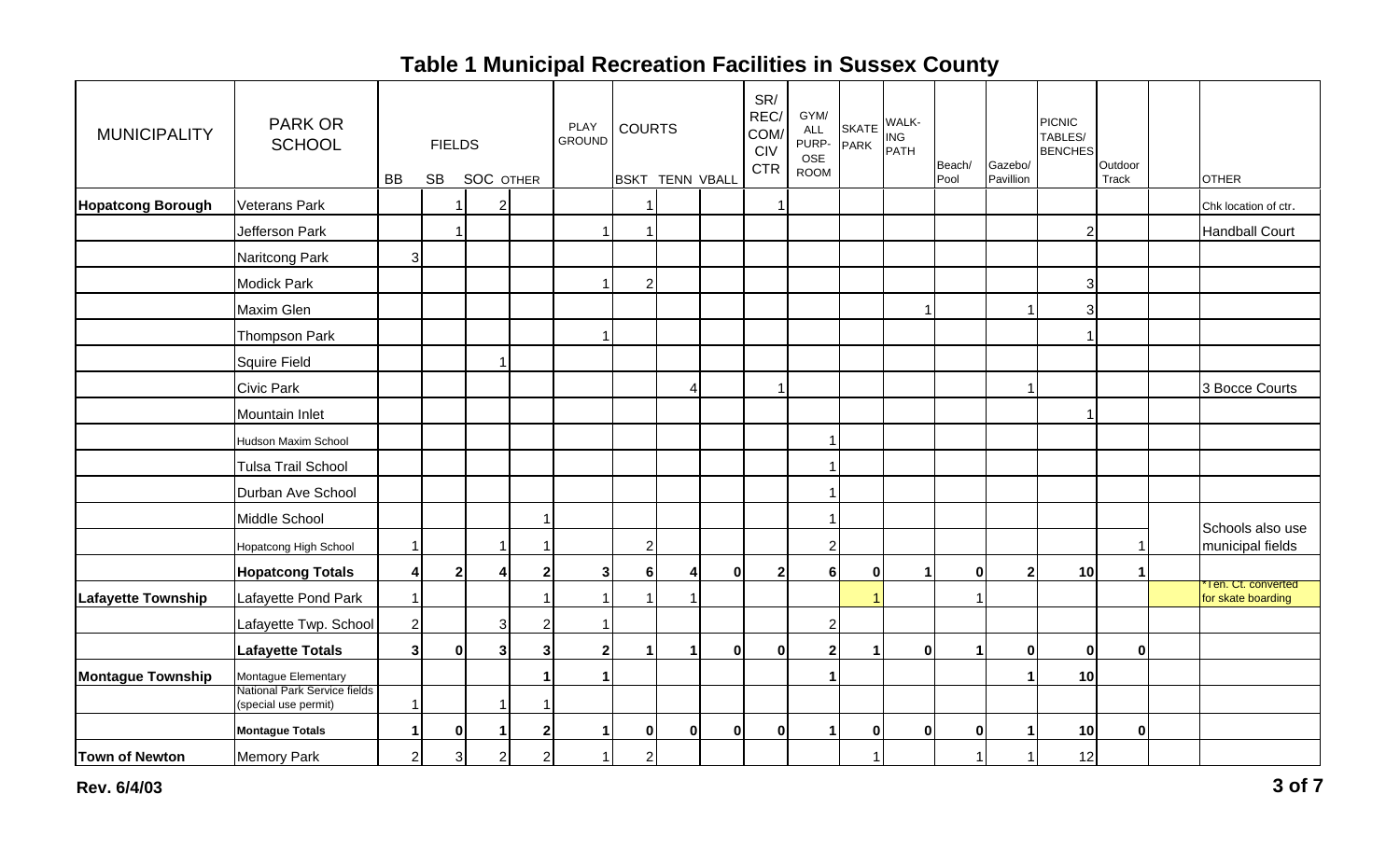| <b>MUNICIPALITY</b>       | PARK OR<br><b>SCHOOL</b>                 |                | <b>FIELDS</b>        |                  |   | <b>PLAY</b><br><b>GROUND</b> | <b>COURTS</b>           |                      |             | SR/<br>REC/<br>COM/<br>CIV<br><b>CTR</b> | GYM/<br><b>ALL</b><br>PURP-<br>OSE<br><b>ROOM</b> | <b>SKATE</b><br><b>PARK</b> | WALK-<br>ING<br>PATH | Beach/   | Gazebo/   | <b>PICNIC</b><br>TABLES/<br><b>BENCHES</b> | Outdoor |                                            |
|---------------------------|------------------------------------------|----------------|----------------------|------------------|---|------------------------------|-------------------------|----------------------|-------------|------------------------------------------|---------------------------------------------------|-----------------------------|----------------------|----------|-----------|--------------------------------------------|---------|--------------------------------------------|
|                           |                                          | <b>BB</b>      | <b>SB</b>            | <b>SOC OTHER</b> |   |                              | <b>BSKT</b>             | <b>TENN VBALL</b>    |             |                                          |                                                   |                             |                      | Pool     | Pavillion |                                            | Track   | <b>OTHER</b>                               |
|                           | Pine St. Park                            |                |                      |                  |   |                              | 1                       |                      |             |                                          |                                                   |                             |                      |          |           |                                            |         |                                            |
|                           | <b>Summit Park</b>                       |                |                      |                  |   |                              |                         |                      |             |                                          |                                                   |                             |                      |          |           |                                            |         | Ice Skating Pond                           |
|                           | Newton High School                       | 1              |                      |                  |   |                              | $\mathbf{1}$            | -1                   |             |                                          |                                                   |                             |                      |          |           |                                            |         |                                            |
|                           | Halsted Middle School                    |                |                      |                  |   |                              | $\overline{\mathbf{1}}$ |                      |             |                                          |                                                   |                             |                      |          |           |                                            |         |                                            |
|                           | Merriam Avenue School                    |                |                      |                  |   |                              | $\mathbf{1}$            | -1                   |             |                                          |                                                   |                             |                      |          |           |                                            |         |                                            |
|                           | <b>Newton Totals</b>                     | 3              | 4                    | 3                |   |                              | 6                       | $\overline{2}$       | $\mathbf 0$ | $\bf{0}$                                 | 2 <sup>1</sup>                                    | 1                           | 0                    |          |           | 16                                         |         |                                            |
| <b>Ogdensburg Borough</b> | Ogdensburg Park                          |                |                      |                  |   |                              | $\overline{1}$          | -1                   |             |                                          |                                                   |                             |                      |          |           |                                            |         |                                            |
|                           | Ogdensburg Elementary                    | $\overline{2}$ |                      |                  |   |                              |                         |                      |             |                                          |                                                   |                             |                      |          |           |                                            |         |                                            |
|                           | <b>Ogdensburg Totals</b>                 | $\mathbf{2}$   | $\bf{0}$             |                  |   | 2                            | 1                       | $\blacktriangleleft$ | $\bf{0}$    | $\mathbf{0}$                             |                                                   | $\bf{0}$                    | 0l                   | $\bf{0}$ | 0         |                                            | 0       |                                            |
| <b>Sandyston Township</b> | (leased)                                 |                |                      |                  |   |                              |                         |                      |             |                                          |                                                   |                             |                      |          |           |                                            |         |                                            |
|                           | Sandyston Walpack<br>Consolidated School | $\overline{2}$ |                      |                  |   |                              | 3 <sup>1</sup>          |                      | -1          |                                          |                                                   |                             |                      |          |           |                                            |         |                                            |
|                           | <b>Sandyston Totals</b>                  | $\mathbf{3}$   | $\pmb{0}$            |                  | 0 |                              | 3 <sup>1</sup>          | $\pmb{0}$            |             | $\bf{0}$                                 |                                                   | $\bf{0}$                    | 0                    | 0        | 0         | $\bf{0}$                                   | 0       |                                            |
| <b>Sparta Township</b>    | <b>Station Park</b>                      | $\overline{2}$ |                      | 5                |   |                              |                         |                      |             |                                          |                                                   |                             |                      |          |           |                                            |         |                                            |
|                           | Ungerman Park                            |                | $\blacktriangleleft$ |                  |   |                              | $\mathbf{2}$            |                      |             |                                          |                                                   |                             |                      |          |           |                                            |         | 1 Leathers P/G                             |
|                           | Facility (leased)                        |                |                      | Δ                |   |                              |                         |                      |             |                                          |                                                   |                             |                      |          |           |                                            |         | fields also used for<br>Lacrosse           |
|                           | <b>Tyler Park</b>                        |                |                      |                  |   |                              |                         |                      |             |                                          |                                                   |                             |                      |          |           |                                            |         | Senior Center                              |
|                           | <b>Edison Park</b>                       |                |                      |                  |   |                              |                         |                      |             |                                          |                                                   |                             |                      |          |           |                                            |         | (leased) @ Knoll<br><b>Heights Village</b> |
|                           | Library mini-park                        |                |                      |                  |   |                              |                         |                      |             |                                          |                                                   |                             |                      |          |           |                                            |         |                                            |
|                           | Sparta High School                       | 4              |                      |                  |   |                              |                         | $\,6$                |             |                                          | 3                                                 |                             |                      |          |           |                                            |         |                                            |
|                           | Sparta Middle School                     | -1             |                      |                  |   |                              |                         |                      |             |                                          |                                                   |                             |                      |          |           |                                            |         |                                            |
|                           | Helen Morgan Elementary                  | $\overline{2}$ |                      |                  |   |                              | $\overline{1}$          |                      |             |                                          | $\mathbf{2}$                                      |                             |                      |          |           |                                            |         |                                            |
|                           | <b>Alpine Elementary</b>                 | $\overline{2}$ |                      |                  |   |                              | $\mathbf{1}$            |                      |             |                                          | 1                                                 |                             |                      |          |           |                                            |         |                                            |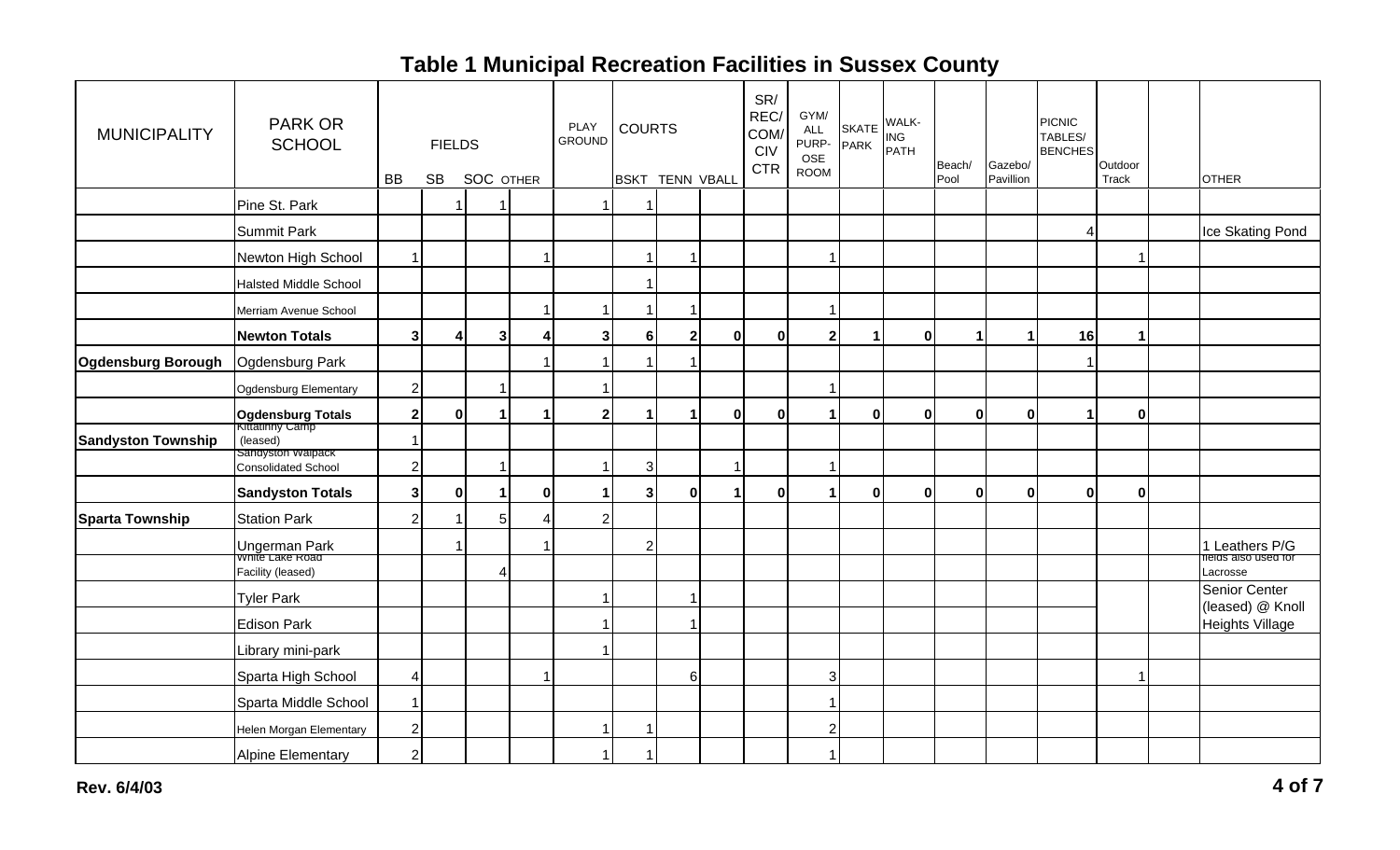| <b>MUNICIPALITY</b>        | <b>PARK OR</b><br><b>SCHOOL</b>                        |                | <b>FIELDS</b>  |                  |                | PLAY<br><b>GROUND</b> | <b>COURTS</b>           |                        |          | SR/<br>REC/<br>COM/<br>CIV<br><b>CTR</b> | GYM/<br>ALL<br>PURP-<br>OSE<br><b>ROOM</b> | <b>SKATE</b><br><b>PARK</b> | WALK-<br><b>ING</b><br>PATH | Beach/       | Gazebo/      | <b>PICNIC</b><br>TABLES/<br><b>BENCHES</b> | Outdoor      |                                              |
|----------------------------|--------------------------------------------------------|----------------|----------------|------------------|----------------|-----------------------|-------------------------|------------------------|----------|------------------------------------------|--------------------------------------------|-----------------------------|-----------------------------|--------------|--------------|--------------------------------------------|--------------|----------------------------------------------|
|                            |                                                        | BB             | <b>SB</b>      | <b>SOC OTHER</b> |                |                       |                         | <b>BSKT TENN VBALL</b> |          |                                          |                                            |                             |                             | Pool         | Pavillion    |                                            | Track        | <b>OTHER</b>                                 |
|                            | Mohawk Avenue School                                   | $\mathbf{2}$   |                |                  | $\overline{1}$ |                       |                         |                        |          |                                          | 1                                          |                             |                             |              |              |                                            |              | Indoor pool/                                 |
|                            | <b>Sussex Technical School</b>                         | $\mathbf{2}$   |                | $\overline{2}$   | 2              |                       | $\sqrt{2}$              | $\overline{4}$         |          |                                          | 1                                          |                             |                             |              |              |                                            | 1            | <b>Indoor Track</b>                          |
|                            | <b>Sparta Totals</b>                                   | 15             | $\overline{2}$ | 11               | 9              |                       | 6                       | 12                     | ŋ        | $\mathbf{0}$                             | $\mathbf{g}$                               | $\bf{0}$                    | $\bf{0}$                    | $\bf{0}$     | $\mathbf{0}$ | 0l                                         | $\mathbf{2}$ |                                              |
| <b>Stanhope Borough</b>    | Salmon Memorial Pk                                     |                |                |                  |                |                       | $\sqrt{2}$              |                        |          |                                          |                                            |                             |                             |              |              | 2                                          |              |                                              |
|                            | Dell Road Park                                         |                |                |                  |                |                       | 1                       |                        |          |                                          |                                            |                             |                             |              |              |                                            |              |                                              |
|                            | <b>Musconetcong Avenue</b><br>Park                     |                |                |                  |                |                       |                         |                        |          |                                          |                                            |                             |                             |              |              |                                            |              |                                              |
|                            | Ridge Rd. Park<br>Lake Musconetcong<br>Park            |                |                |                  |                |                       |                         |                        |          |                                          |                                            |                             |                             |              |              |                                            |              | Passive - No<br>facilities at either<br>park |
|                            | Lakeland Little League <sup>®</sup><br>Privately owned | $\overline{3}$ |                |                  |                |                       |                         |                        |          |                                          |                                            |                             |                             |              |              |                                            |              | Privately owned                              |
|                            | Valley Road School                                     | $\overline{1}$ |                | 1                |                | 2                     | $\overline{2}$          |                        |          |                                          | 1                                          |                             |                             |              |              |                                            |              |                                              |
|                            | Linden Avenue School                                   |                |                |                  |                |                       |                         |                        |          |                                          |                                            |                             |                             |              |              |                                            |              |                                              |
|                            | Lenape Valley Regional<br>High School                  | $\overline{4}$ |                | $\overline{2}$   | $\overline{2}$ |                       |                         | $\sqrt{2}$             |          |                                          | 1                                          |                             |                             |              |              |                                            | 1            |                                              |
|                            | <b>Stanhope Totals</b>                                 | 8              | $\mathbf 0$    | 3                | 2 <sup>1</sup> | 51                    | 5 <sub>1</sub>          | $\mathbf{2}$           | 0        | $\mathbf{0}$                             | 2 <sup>1</sup>                             | $\pmb{0}$                   | $\bf{0}$                    | 0            | $\mathbf{0}$ | 2                                          | 1            |                                              |
| <b>Stillwater Township</b> | Stillwater Twp. Park                                   | $\mathbf{1}$   |                |                  |                |                       |                         |                        |          |                                          |                                            |                             |                             |              |              | 3                                          |              |                                              |
|                            | Pond Brook Park                                        |                |                |                  |                |                       |                         |                        |          |                                          |                                            |                             |                             |              |              |                                            |              | Passive                                      |
|                            | <b>Stillwater Field</b>                                |                |                |                  |                |                       |                         |                        |          |                                          |                                            |                             |                             |              |              |                                            |              |                                              |
|                            | Stillwater Twp. School                                 | $\mathbf{2}$   |                |                  |                |                       | 1                       |                        |          |                                          | 1                                          |                             |                             |              |              |                                            |              |                                              |
|                            | <b>Stillwater Totals</b>                               | 3              | $\mathbf 0$    | -1               | $\mathbf{0}$   | ا 2                   | $\blacktriangleleft$    |                        | 0        | 0                                        | $\mathbf 1$                                | 0                           | $\bf{0}$                    | $\mathbf{0}$ | $\mathbf{0}$ | 3                                          | $\mathbf{0}$ |                                              |
| <b>Sussex Borough</b>      | <b>Brookside Park</b>                                  | $\mathbf{1}$   |                |                  |                |                       |                         |                        |          |                                          |                                            |                             |                             |              |              |                                            |              |                                              |
|                            | <b>Sussex School</b>                                   | 1              |                |                  |                |                       | 1                       |                        |          |                                          | 1                                          |                             |                             |              |              |                                            |              |                                              |
|                            | <b>Sussex Totals</b>                                   | $\mathbf{2}$   | $\mathbf 0$    | -1               | $\mathbf{0}$   |                       | $\mathbf 1$             |                        | $\Omega$ | 0                                        | $\mathbf{1}$                               | $\mathbf 0$                 | $\Omega$                    | $\Omega$     | $\mathbf{0}$ | $\mathbf{0}$                               | $\mathbf{0}$ |                                              |
| Vernon Township            | Veterans Memorial Pk                                   | 3 <sup>1</sup> |                |                  | $\overline{1}$ |                       | $\overline{\mathbf{c}}$ |                        |          |                                          |                                            |                             |                             |              |              |                                            |              | 3 BB fields also<br>used for football        |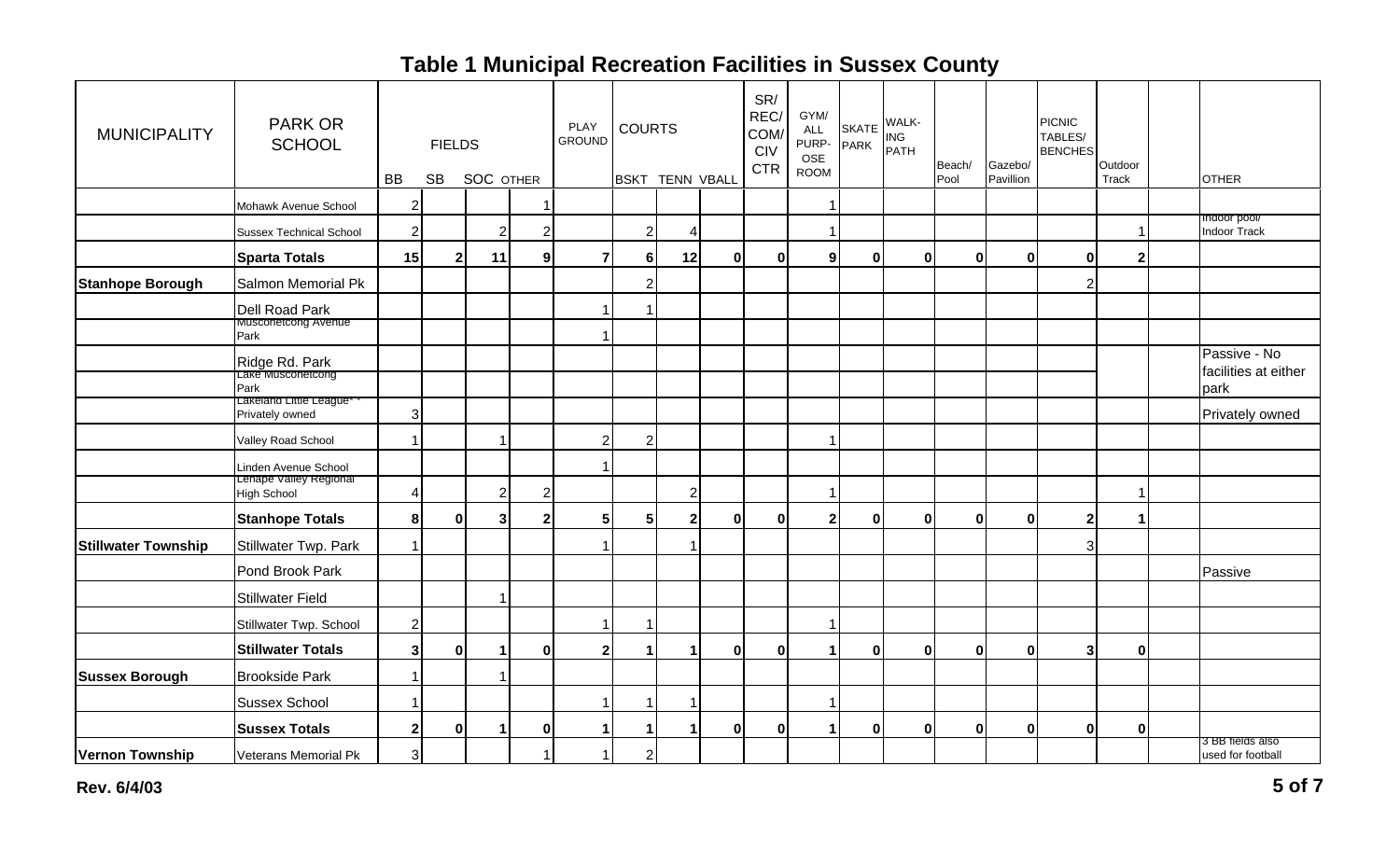| <b>MUNICIPALITY</b>                                      | <b>PARK OR</b><br><b>SCHOOL</b>                     | <b>BB</b>      | <b>FIELDS</b><br><b>SB</b> | <b>SOC OTHER</b> |                | PLAY<br><b>GROUND</b> | <b>COURTS</b><br><b>BSKT</b> | <b>TENN VBALL</b> |              | SR/<br>REC/<br>COM/<br><b>CIV</b><br><b>CTR</b> | GYM/<br><b>ALL</b><br>PURP-<br>OSE<br><b>ROOM</b> | SKATE WALK-<br>PARK PATH |          | Beach/<br>Pool | Gazebo/<br>Pavillion | <b>PICNIC</b><br>TABLES/<br><b>BENCHES</b> | Outdoor<br>Track | <b>OTHER</b> |
|----------------------------------------------------------|-----------------------------------------------------|----------------|----------------------------|------------------|----------------|-----------------------|------------------------------|-------------------|--------------|-------------------------------------------------|---------------------------------------------------|--------------------------|----------|----------------|----------------------|--------------------------------------------|------------------|--------------|
|                                                          | Old Orchard                                         |                |                            |                  |                |                       |                              |                   |              |                                                 |                                                   |                          |          |                |                      |                                            |                  | snack bar    |
|                                                          | <b>Walnut Ridge Primary</b>                         | $\mathbf{1}$   |                            |                  |                |                       | $\overline{1}$               |                   |              |                                                 |                                                   |                          |          |                |                      |                                            |                  |              |
|                                                          | Cedar Mountain Primary<br>Rolling Hills/ Lounsberry | $\mathbf{1}$   |                            |                  |                |                       | 1                            |                   |              |                                                 |                                                   |                          |          |                |                      |                                            |                  |              |
|                                                          | Hollow Schools                                      | $\mathbf{1}$   |                            |                  |                |                       | 1                            |                   |              |                                                 |                                                   |                          |          |                |                      |                                            |                  |              |
|                                                          | Walnut Ridge Primary                                | $\mathbf{1}$   |                            |                  |                |                       | 1                            |                   |              |                                                 |                                                   |                          |          |                |                      |                                            |                  |              |
|                                                          | Glen Meadow                                         | $\mathbf{1}$   |                            |                  |                |                       | 1                            |                   |              |                                                 |                                                   |                          |          |                |                      |                                            |                  |              |
|                                                          | Vernon High School                                  | $\mathbf{1}$   |                            |                  |                |                       | 1                            |                   |              |                                                 |                                                   |                          |          |                |                      |                                            |                  |              |
|                                                          | Vernon Totals                                       | 9 <sup>1</sup> | 0                          |                  | 3 <sup>1</sup> | 6 <sup>1</sup>        | 8 <sup>1</sup>               |                   |              | 0                                               | 6 <sup>1</sup>                                    | $\mathbf 0$              |          | 0              | $\bf{0}$             | 0                                          |                  |              |
| <b>Walpack Township</b>                                  | <b>Walpack Totals</b>                               | $\overline{0}$ | 0                          | 01               | 0              | 0l                    | $\bf{0}$                     | $\mathbf{0}$      | 01           | 0l                                              | 0l                                                | $\mathbf 0$              | $\bf{0}$ | $\mathbf{0}$   |                      | 0                                          | 0                |              |
| <b>Wantage Township</b>                                  | Woodbourne                                          | $\mathbf{1}$   | $\overline{2}$             | 3                |                |                       | $\sqrt{2}$                   |                   |              |                                                 |                                                   |                          |          |                |                      | 10                                         |                  |              |
|                                                          | Wantage Rec. Fields                                 | 3              |                            |                  |                |                       | 1                            |                   |              |                                                 |                                                   |                          |          |                |                      |                                            |                  |              |
|                                                          | Lawrence School                                     |                |                            |                  |                |                       |                              |                   |              |                                                 |                                                   |                          |          |                |                      |                                            |                  |              |
|                                                          | Wantage School                                      | $\mathbf{1}$   |                            |                  | 4              |                       | $\overline{\mathbf{1}}$      |                   |              |                                                 |                                                   |                          |          |                |                      |                                            |                  |              |
|                                                          | <b>Environmental Site</b>                           |                |                            |                  |                |                       |                              |                   |              |                                                 |                                                   |                          |          |                |                      |                                            |                  |              |
|                                                          | High Point Regional H.S.                            | 3              |                            | 3                | 3              |                       | $\overline{2}$               | $\overline{2}$    |              |                                                 | $\overline{3}$                                    |                          |          |                |                      |                                            |                  |              |
|                                                          | <b>Wantage Totals</b>                               | 8 <sup>1</sup> | $\mathbf{2}$               | 8 <sup>1</sup>   | 8 <sup>1</sup> | 4                     | 6                            | $\overline{2}$    | $\mathbf{0}$ | 0                                               | 5 <sup>1</sup>                                    | $\mathbf 0$              |          | 0              | $\bf{0}$             | 14                                         |                  |              |
| <b>TOTAL MUNICIPAL &amp;</b><br><b>SCHOOL FACILITIES</b> |                                                     | 101            | 25                         | 73               | 55             | 60                    | 66.5                         | 42                |              | 8                                               | 55                                                |                          | 11       |                | 11                   | 100                                        | 10 <sup>1</sup>  |              |

**All facilities are municipally owned unless noted.**

**BB= Base Ball, SB= Soft Ball, SOC= Soccer, OTHER= Football, Lacrosse and multi-purpose fields (most are multi purpose).**